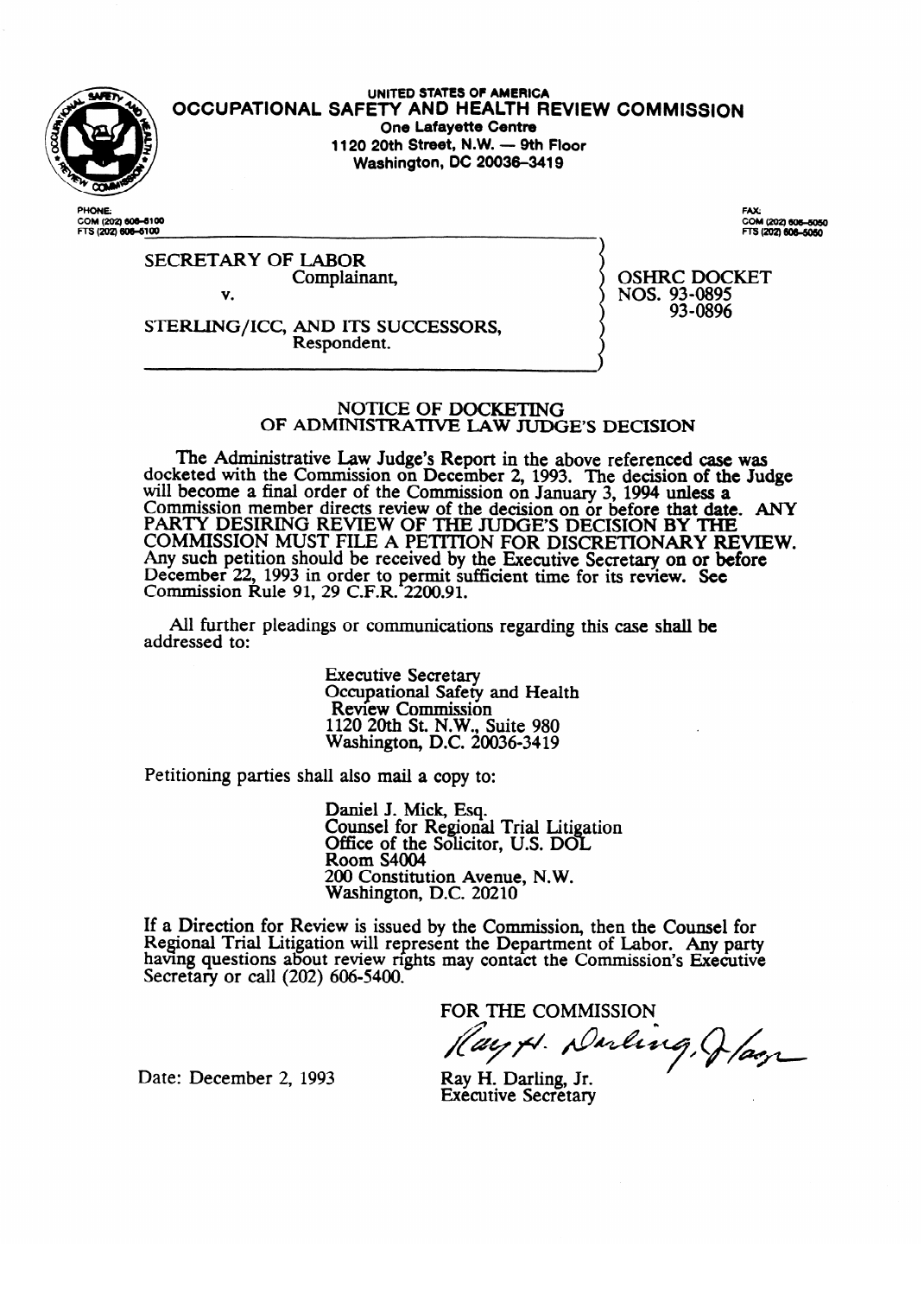#### DOCKET NOS. 93-0895 & 93-0896

## NOTICE IS GIVEN TO THE FOLLOWING:

Daniel J. Mick, Esq.<br>Counsel for Regional Trial Litigation<br>Office of the Solicitor, U.S. DOL<br>Room S4004 200 Constitution Ave., N.W.<br>Washington, D.C. 20210

Marshall H. Harris, Esq.<br>Regional Solicitor<br>Office of the Solicitor, U.S. DOL<br>14480 Gateway Building<br>3535 Market Street<br>Bhilodalabia RA 10104 Philadelphia, PA 19104

John Patrick McGinley<br>Vice-President Sterling/ICC<br>4401 Hartwick Road College Park, MD 20740

Irving Sommer<br>Chief Administrative Law Judge<br>Occupational Safety and Health<br>Review Commission One Lafayette Centre<br>1120 20th St. N.W., Suite 990<br>Washington, DC 20036 3419

00102638384:03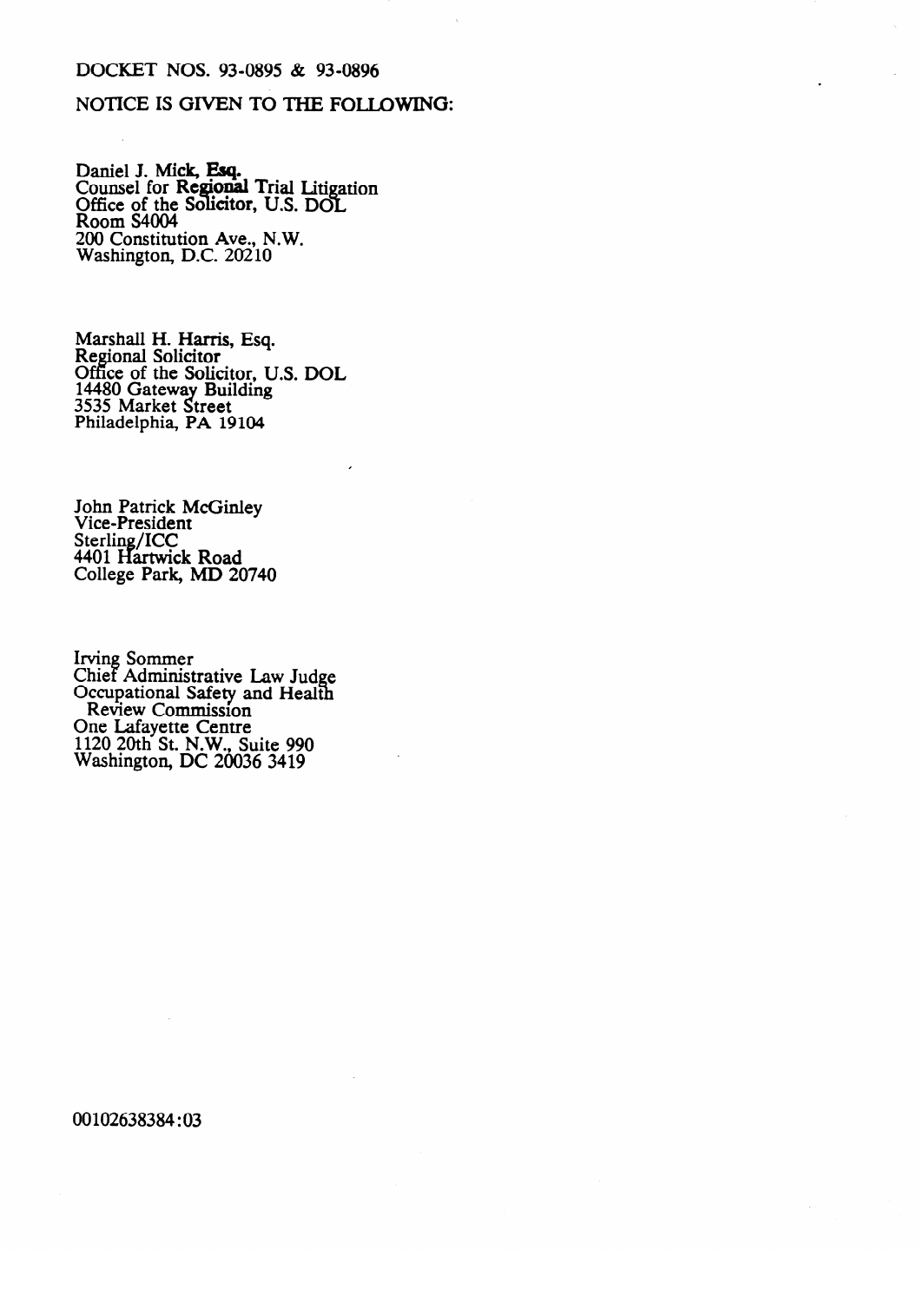

### UNITED STATES OF AMERICA OCCUPATIONAL SAFETY AND HEALTH REVIEW COMMISSION **One Lafayette Centre 1120 20th Street, N.W. - 9th Floor Washington, DC 20036-3419**

FAX: COM (202) 606-5050 \$12021606-6060

| SECRETARY OF LABOR,   |                     |         |
|-----------------------|---------------------|---------|
| Complainant,          |                     |         |
|                       |                     |         |
| v.                    | Docket Nos. 93-0895 | 93-0896 |
| STERLING/ICC, and its |                     |         |
| successors,           |                     |         |
| Respondent.           |                     |         |
|                       |                     |         |

Appearances:

Maureen A. Russo, Esq. John P. McGinley<br>U.S. Department of Labor Vice President U.S. Department of Labor Philadelphia, Pa. College Park, MD

For the Complainant For the Respondent

Before: Administrative Law Judge Irving Sommer

# DECISION AND ORDER

By order dated June 17, 1993 the undersigned dismissed the Respondent's notice of contest as being untimely filed. The Respondent requested review of this decision and in an order dated July 19,1993 the Commission directed that "appropriate further proceedings be conducted to allow the Respondent an opportunity to offer proof of the circumstances alleged in Mr. McGinley's June 9,1993 letter." In said letter the Commission indicated that "Mr McGinley suggests that he was misled by OSHA to believe that it was necessary to hire a lawyer in order to contest a citation."

A hearing was held in Washington, DC. on August 26, 1993, at which time both parties appeared and were represented.